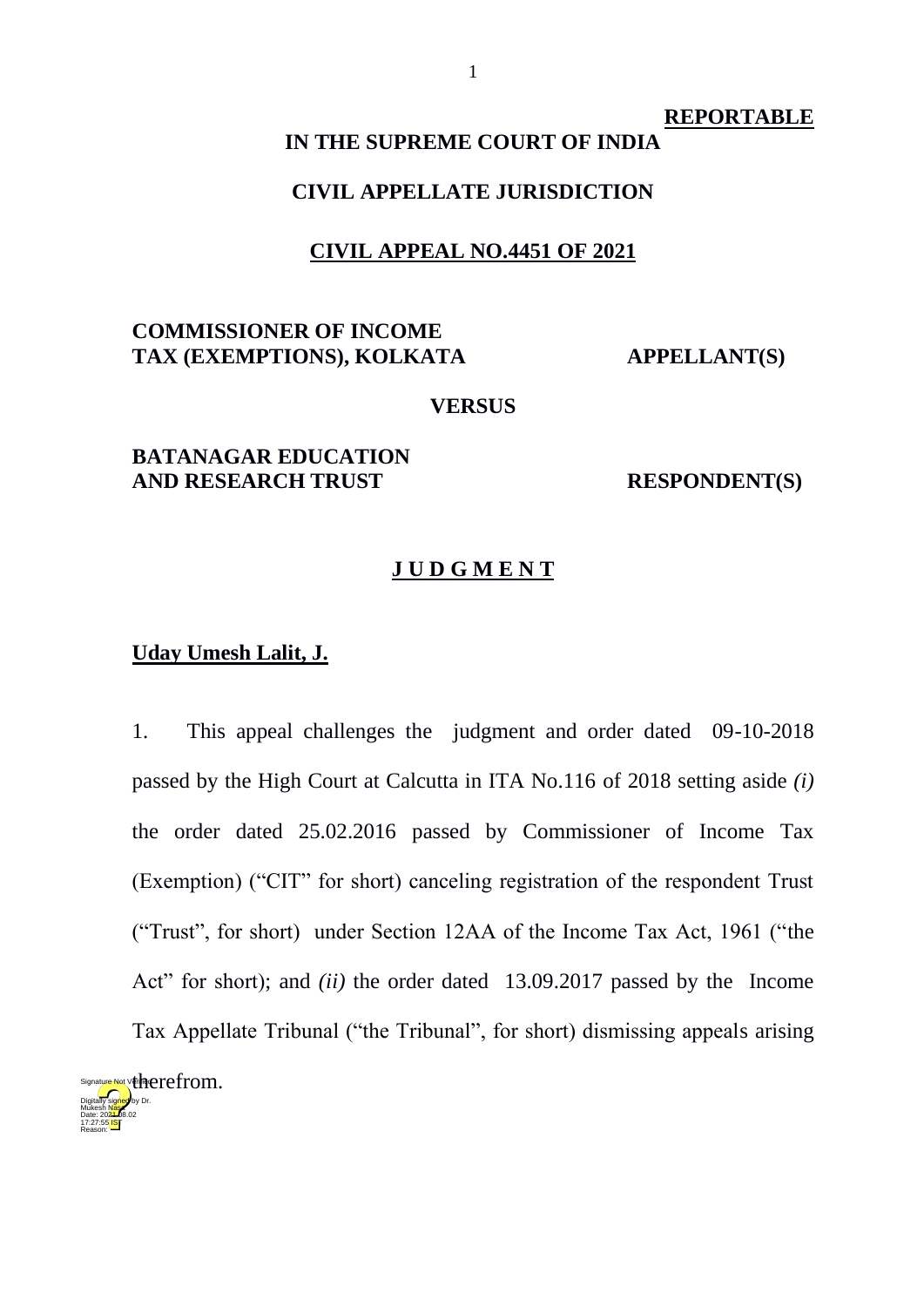2. The Trust was registered under Section 12AA of the Act vide order dated 06.08.2010 and was also accorded approval under Section 80G(vi) of the Act.

3. In a survey conducted on an entity named School of Human Genetics and Population Health, Kolkata under Section 133A of the Act, it was *prima facie* observed that the Trust was not carrying out its activities in accordance with the objects of the Trust. A show cause notice was, therefore, issued by the CIT on 04.12.2015.

4. In answer to the questionnaire issued by the Department, Shri Rabindranath Lahiri, Managing Trustee of the Trust gave answers to some of the questions as under:

> "Q.11. Please confirm the authenticity of the abovementioned Corpus Donation.

> Ans. A major part of the donations that were claimed exemption u/s 11(1)(d) were not-genuine. The donation received in F.Ys. 2008-09, 2009-10 and 2010-11 were genuine Corpus Donation received either from the Trustees or persons who were close to the Trustees or persons who were close to the Trustees. In F.Y. 2011-12 and 2012-13 a part of the donation were genuine like the earlier years. However, a major part of the donations received in these two F.Ys. viz. 2011-12 and 2012-13, shown as Corpus Donation, were in the nature of accommodation entries to facilitate two things-

a) To procure loans from the Bank we had to show substantial amount of Capital Reserve in our Balance Sheet.

b) We require funds for the expansion of our college. The fees received from the students along with genuine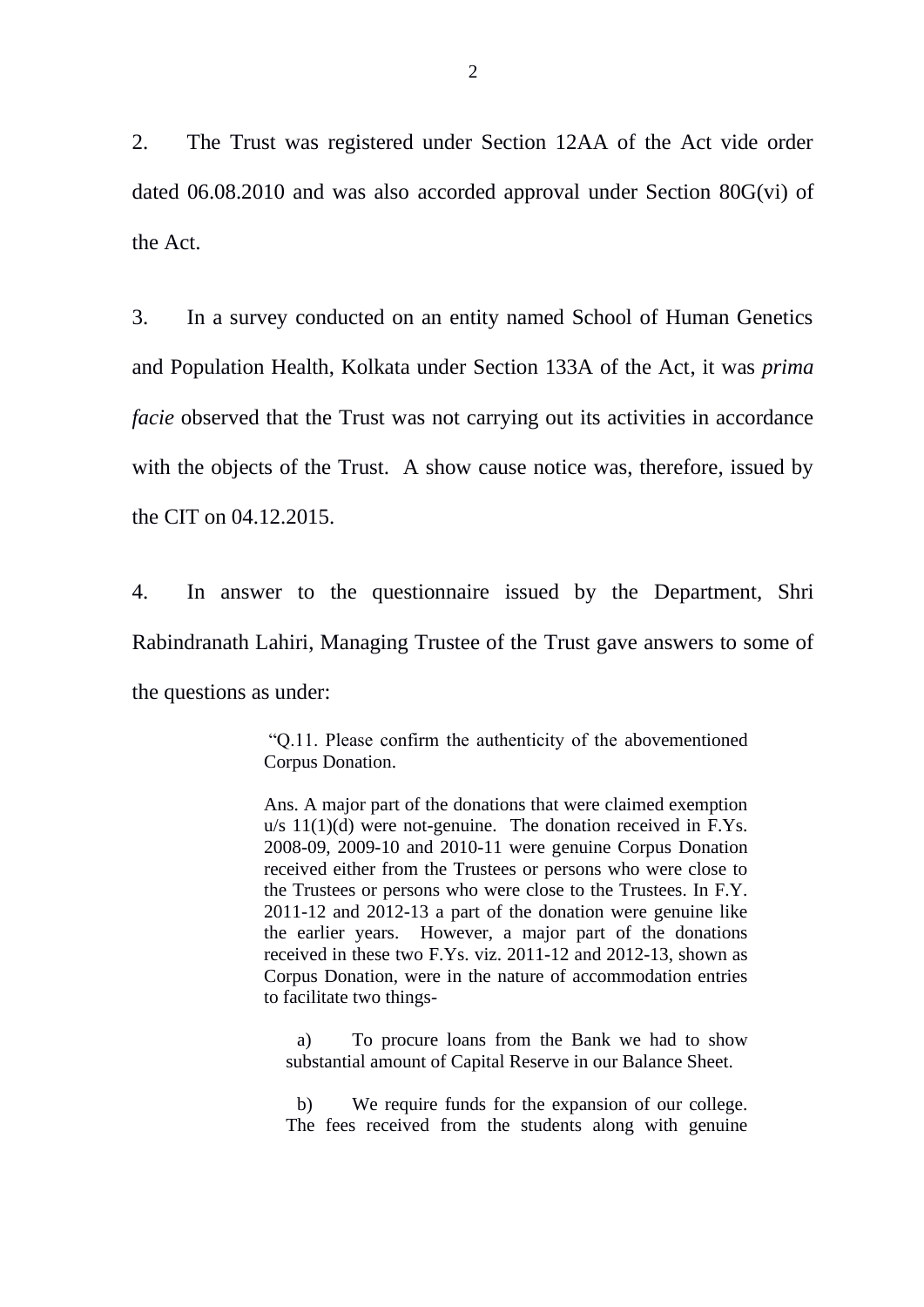donations from the Trustees and their contacts were not sufficient to run the institution.

Q.12. Why are you saying that a major part of the donations received were not genuine?

Ans. In those cases, which I admit as accommodation entries, a part of the donation received was returned back to the donors through intermediaries.

Q. 13. Who were the intermediaries and what were the modes of returning the money?

Ans. We were instructed to transfer funds through RTGS to the following seven (7) persons:

- 1. Santwana Syndicate
- 2. P.C. Sales Corporation
- 3. Kalyani Enterprises
- 4. Riya Enterprises
- 5. Laxmi Narayan Traders
- 6. Hanuman Traders
- 7. Rani Sati Trade cum Pvt. Limited

These payments were booked as capital expenditure under the head Building.

Q. 14. In response to the earlier question you have stated that you were "instructed". Who gave you the instruction?

Ans. I can remember only one name right now, that is Shri Gulab Pincha, Mob No. 9831015157. He was the key person for providing a large part of bogus donation received which was immediately returned back to the different parties in the guise of payments towards capital expenditure in building. We do now know any details in respect of the donors on behalf of whom Shri Gulab Pincha acted as a middle man. Shri Pincha provided us with the details of the donors, cheque of the donations, letters of corpus donations etc. He also provided us with the names and bank a/c. details of the seven (7) persons, mentioned in Answer 13 to whom money has to be returned back through RTGS. He also collected the money receipts/80G certifications on behalf of the donors.

Q. 19. The ledger copy for the period from 01.04.2014 to 04.09.2014 in respect of "General Fund" of your trust having details of the donors is being shown to you to identify the bogus donations along with bogus donors.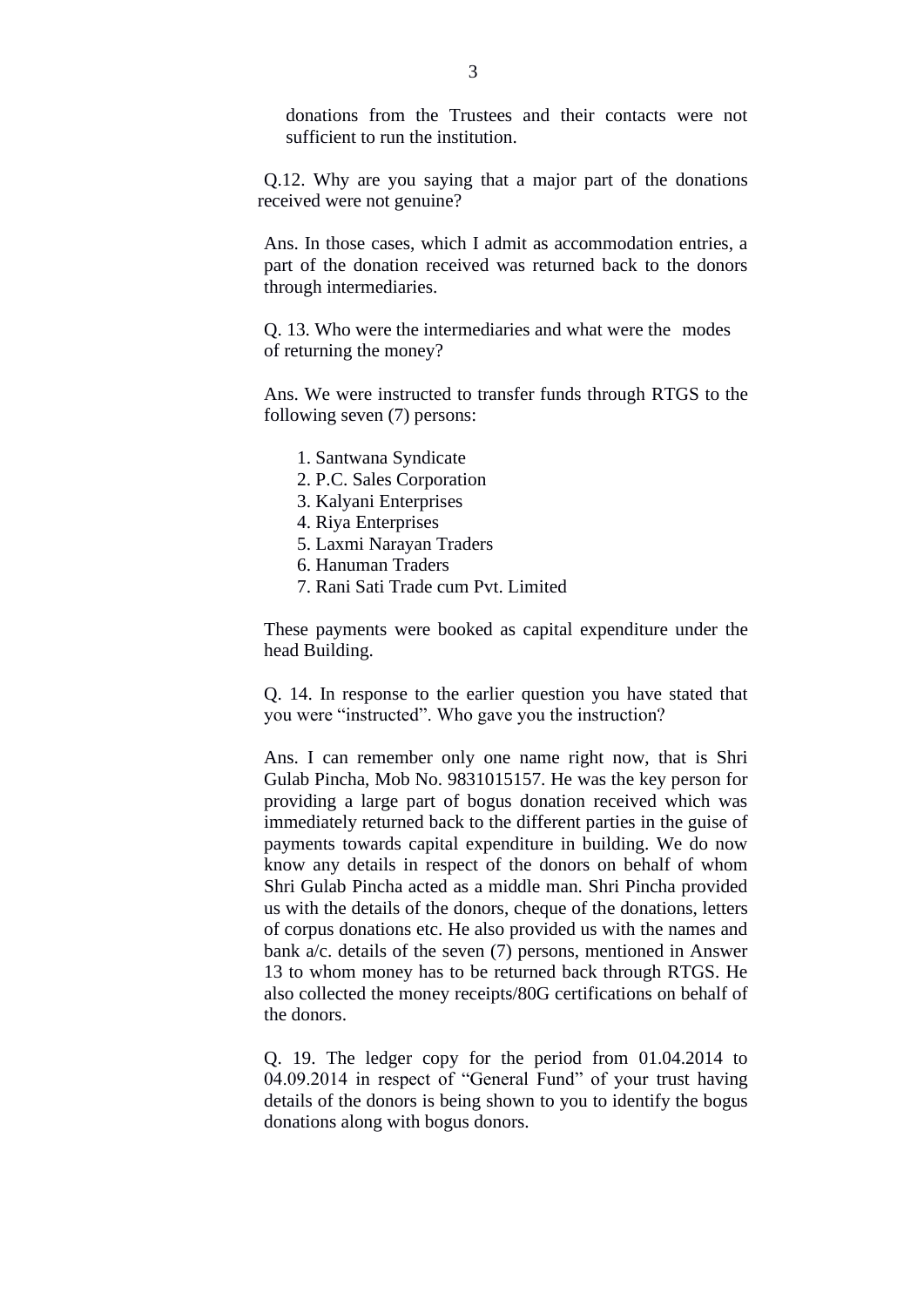Ans. After going through the list of the donors appeared in such ledger it is understood that the Donors whose names are written in capital letters under the sub-head "Donation-13", "Donation-I" and "Donations-II" having total amount of Rs.6,03,07,550/- is bogus and out of which Rs.5,96,29,973/- was returned back through RTGS to the above mentioned seven (7) persons following the instructions of the mediators."

### 5. On the basis of the material on record, the CIT came to the following

conclusions:

"6.1. The intention of the legislature to grant registration u/s 12AA and 80G, to give the benefit u/s 11 to encourage medical relief to the poor and needy persons, promote education among masses and support to the poor section of the society. But time and again these provisions have been misused for personal need and for benefit of trustees/members of the trusts and societies. Survey u/s. 133A conducted in the case of assessee elaborates the nature and volume of transactions in the alleged activities.

6.2. Looking at the volume and depth of the illegal activities performed and indulged by the society to use the provisions of the I.T. Act providing support and encouragement to the organizations for doing the benevolent activities, assessee society not only opened the pandora's box defying the sole benevolent purpose of provisions as per the I.T. Act, but also challenged the cause of the constitutional provisions by maintaining certain well-needed objectives as per the Act and performing the reverse in reality.

6.3 Based on the facts and circumstantial evidences as discussed in Para 1 to 5, it can be inferred: -

a) Assessee trust has received a sum of Rs.1,23,87,550/- as bogus donation from M/s. School of Human Genetics & Population Health and voluntarily offered as income. SHG & PH has admitted their bogus transactions by filing application before the Hon'ble Settlement Commission, Kolkata and through confirmation filed.

b) They have received bogus corpus donation not only from SGHG&PH but also from various parties in different years.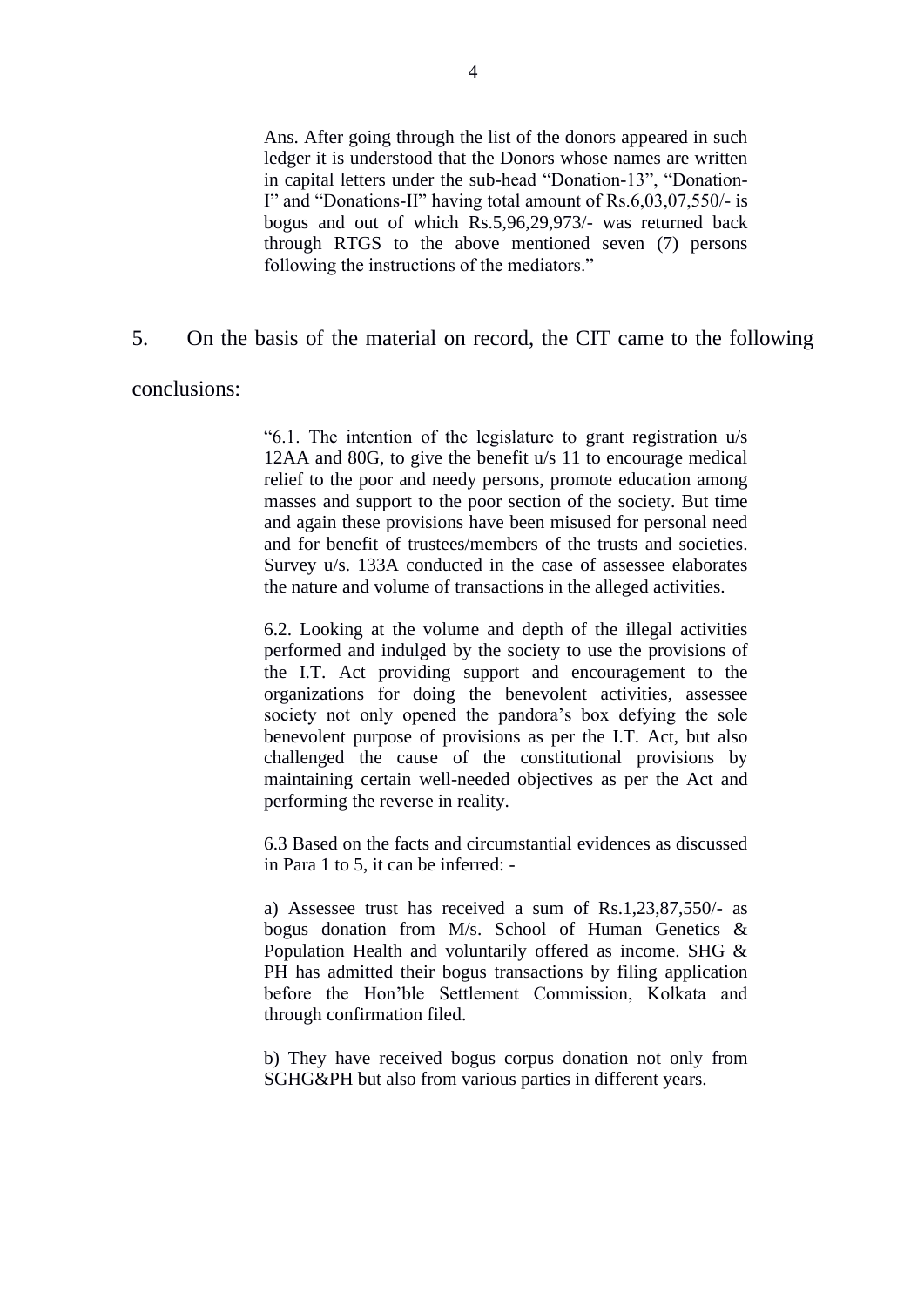c) Society/Trust has grossly misused the provision of Section 12AA and 80G(5) (vi).

d) They have violated the objects of the trust as converting cheque received through corpus donation in cash beyond-theobjects. The society was found to be involved in hawala activities.

e) Corpus donation received is not voluntary, merely an accommodation entry and fictitious.

f) Activities of the trust are not genuine as well as not being carried out in accordance with its declared objects. Assessee's case is covered within the 60th limb of Section 12AA(3).

g) Even ingenuine and illegal activities carried on by assessee through money laundering do not come within the conceptual framework of charity vis-a-vis activity of general public utility envisaged the Income Tax Act as laid down in Section 2(15).

The CIT, therefore, invoked the provisions of Section 12AA(3) of the

Act and cancelled the registration granted under Section 12AA of the Act

*w.e.f.* 01.04.2012. Consequently, the approval granted to the Trust under

Section 80G of the Act was also cancelled.

6. The matter was carried in appeal by the Trust by filing Income Tax Appeal Nos.756 & 912 /Kol/2016 before the Tribunal.

After considering the entire material on record, the Tribunal concluded as under:

> "13. We have given a very careful consideration to the rival submissions. It is clear from the statements of Secretary and Treasurer of SHG and PH that they were accepting cash and giving bogus donations. In the statement recorded in the survey conducted in the case of SHG and PH on 27.1.2015, it was explained that SHG&PH's source of income was the money received in the form of donations from corporate bodies as well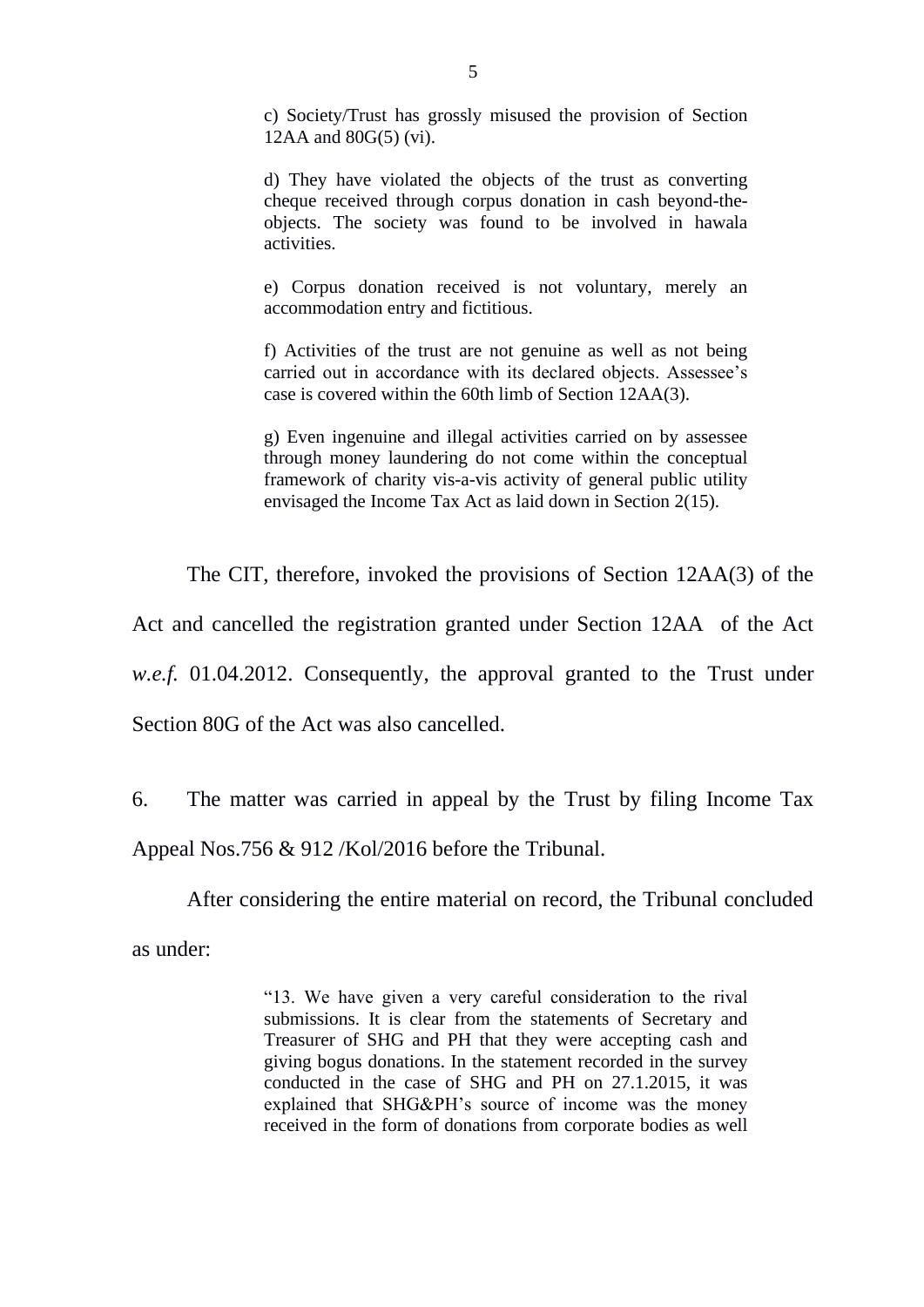as from individuals. In the said statement it was explained that there were about nine brokers who used to bring donations in the form of cheque/RTGS to SHG and PH. The Donations received would be returned by issue of cheque/RTGS in the name of companies or organization specified by the nine brokers. SHG and PH would receive 7 or 8% of the donations amount. It was also stated in such statement since the assessee was entitled to exemption u/s 80G and u/s 35 of the Act their organization was chosen by the brokers for giving donations to SHG and PH as well as for giving donations by SHG and PH. Till now the Assessee's name did not figure in the statement recorded on 27.1.2015. However, pursuant to the Survey in the case of SHG & PH proceedings for cancellation of registration u/s 12A of the Act granted to them were initiated. In such proceedings, Smt. Samadrita Mukherjee Sardar (in a letter dated 24.8.2015) had given a list of donations which were given by them after getting cash of equivalent amount. It is not disputed that the name of the assessee figures in the said list and the fact that SHG & PH to the Assessee were against cash received from them in Financial Year 2012-13 of a sum of Rs.1,23,87,550/-. Even at this stage all admissions were by third parties and the same were not binding on the Assessee. However, in a survey conducted in the case of the Assessee on 24.8.2015, the Managing Trustee of the Assessee admitted that it gave cash and got back donations. We have already extracted the statement given by the Managing Trustee. Even in the proceedings for cancellation of registration, the Assessee has not taken any stand on all the evidence against the Assessee. In such circumstances, we are of the view that the conclusions drawn by the CIT(E) in the impugned order which we have extracted in the earlier part of the order are correct and calls for no interference. It is clear from the evidence on record that the activities of the Assessee were not genuine and hence their registration is liable to be cancelled u/s. 12AA(3) of the Act, and was rightly cancelled by the CIT(E). We therefore, uphold his orders and dismiss both the appeals by the Assessee."

With this view, the appeals preferred by the Trust were dismissed.

7. The Trust being aggrieved, filed Income Tax Appeal No.116 of 2018 before the High Court. By its order dated 04.07.2018, following questions were framed as substantial questions of law: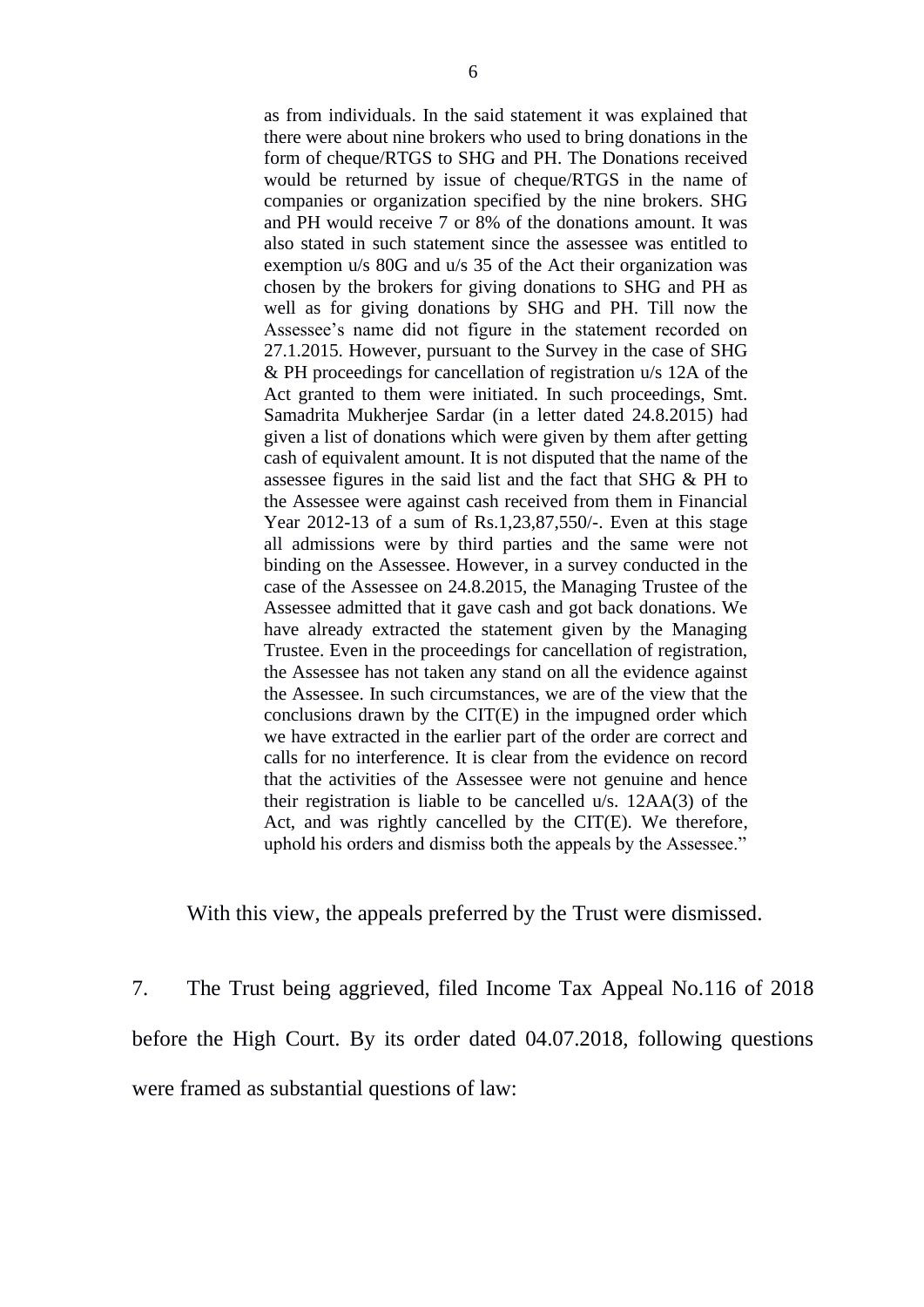"(i) Whether the Tribunal and the Commissioner of Income Tax (Exemptions) were right in law in directing the cancellation of registration of the Appellant granted under Section 12AA to the Appellant Trust on the ground that the Trust had received bogus donation from School of Human Genetics and Population Health?

(ii) Whether statement recorded in the course of survey under Section 133A of the Act has any probative or evidentiary value?

8. It was submitted on behalf of Trust that it had received donations from various donors and the Trust was under no obligation to verify the source of the funds of the donor or whether those funds were acquired by performance of any unlawful activity. It was further submitted that the funds were applied for the purposes of trust and that there was no evidence to suggest that those funds were applied for any illegal or immoral purposes or that the Trust was a namesake and some other activities were being carried out.

9. After considering rival submissions, the High Court allowed the appeal

with following observations:

"On the basis of the evidence and the authorities cited before the adjudicating bodies below, we say that the respondent revenue has not been able to establish the case so as to warrant cancellation of the registration of the appellant trust under Section 12AA(3) of the Act. The respondent also has not been able to prove any complicity of the appellant trust in any illegal, immoral or irregular activity of the donors.

In that view of the matter, we answer the question (i) in the order dated 4th July 2018 in the negative and in favour of the assessee. We have not found it necessary to go into the issue raised in question (ii).

The order of cancellation of the registration of the trust is set aside. The respondent is directed to restore its registration within three weeks of communication of this order. However,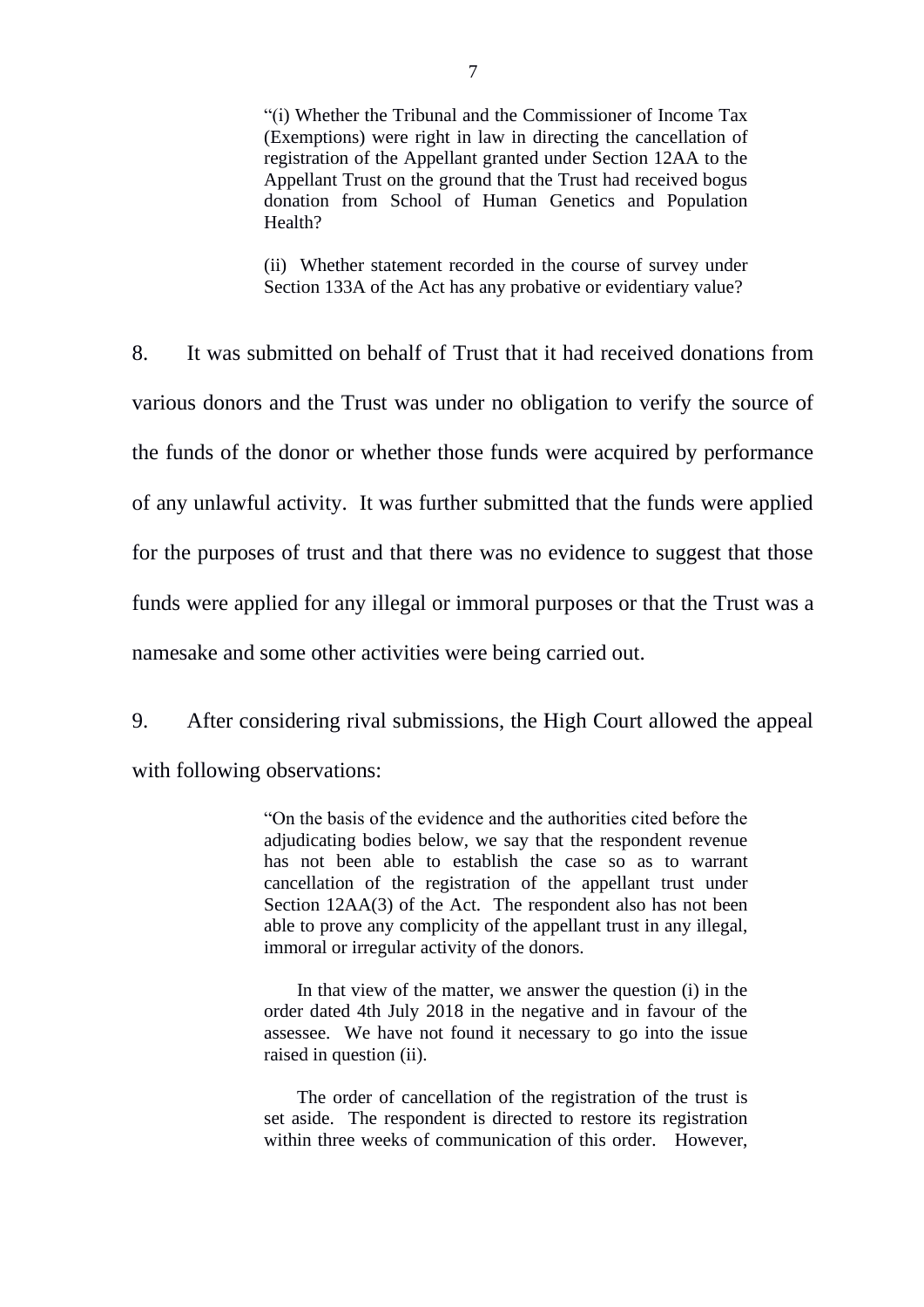this will not bar any action against the appellant in respect of any future activities.

The appeal is hereby allowed to the extent above."

10. In this appeal, we have heard Mr. N. Venkataraman, learned ASG in support of the appeal and Mr. Rana Mukherjee, learned Senior Advocate for the Trust.

It is submitted by the learned ASG that the answers given to the questionnaire clearly show a definite tendency on part of the Trust to return in cash, the donation it received from several entities.

Mr. Mukherjee, learned Senior Advocate appearing for the Trust submitted that the conclusions drawn by the High Court were quite correct and did not call for any interference.

11. The answers given to the questionnaire by the Managing Trustee of the Trust show the extent of misuse of the status enjoyed by the Trust by virtue of registration under Section 12AA of the Act.

These answers also show that donations were received by way of cheques out of which substantial money was ploughed back or returned to the donors in cash. The facts thus clearly show that those were bogus donations and that the registration conferred upon it under Sections 12AA and 80G of the Act was completely being misused by the Trust. An entity which is misusing the status conferred upon it by Section 12AA of the Act is not